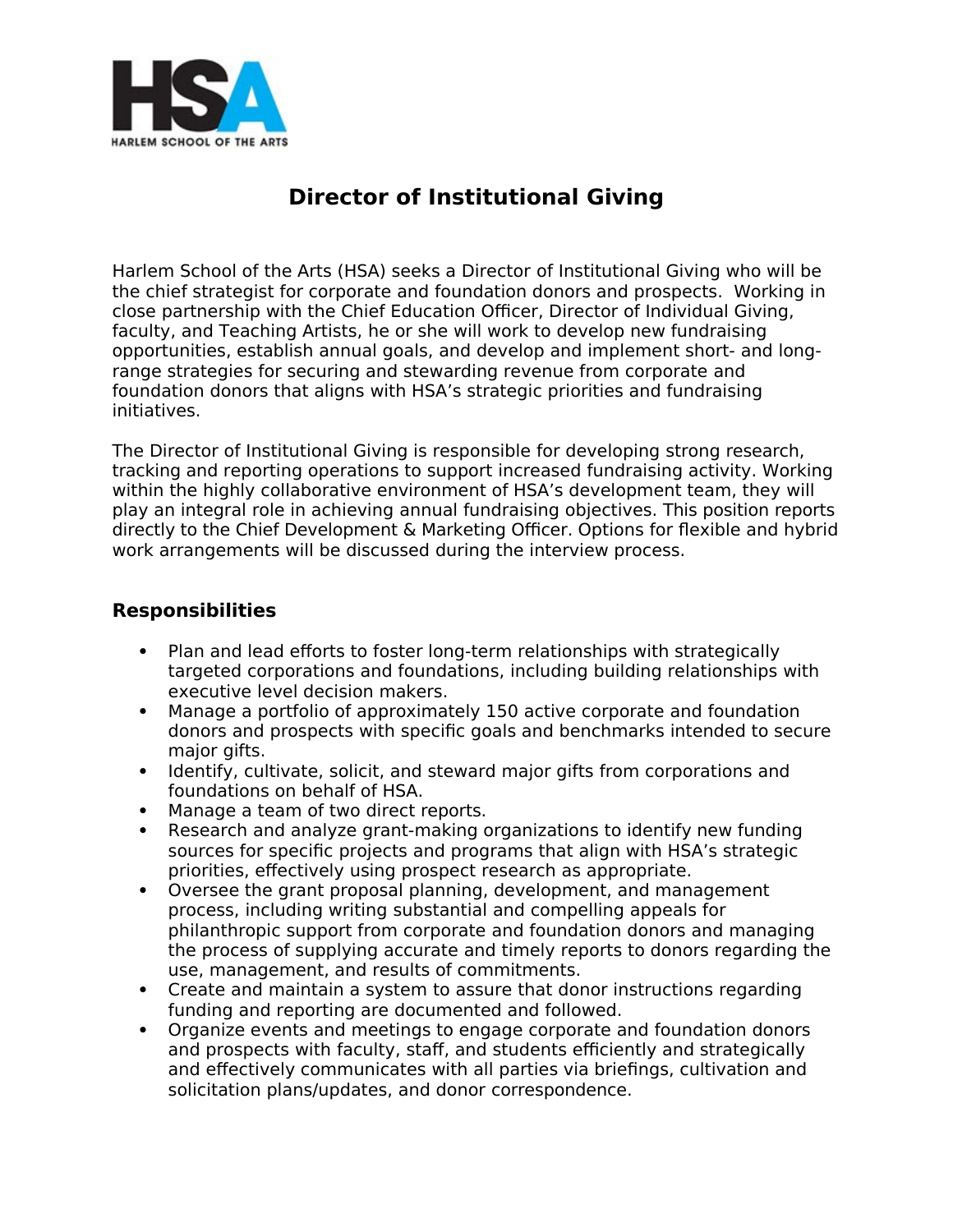- Partner with the CDMO to develop strategies for and meet with foundations and corporations, including drafting personalized donor correspondence for the President, as necessary.
- Regularly meet with the CDMO regarding prospect assignments, portfolio reviews, cultivation and solicitation strategies, and general fundraising progress.